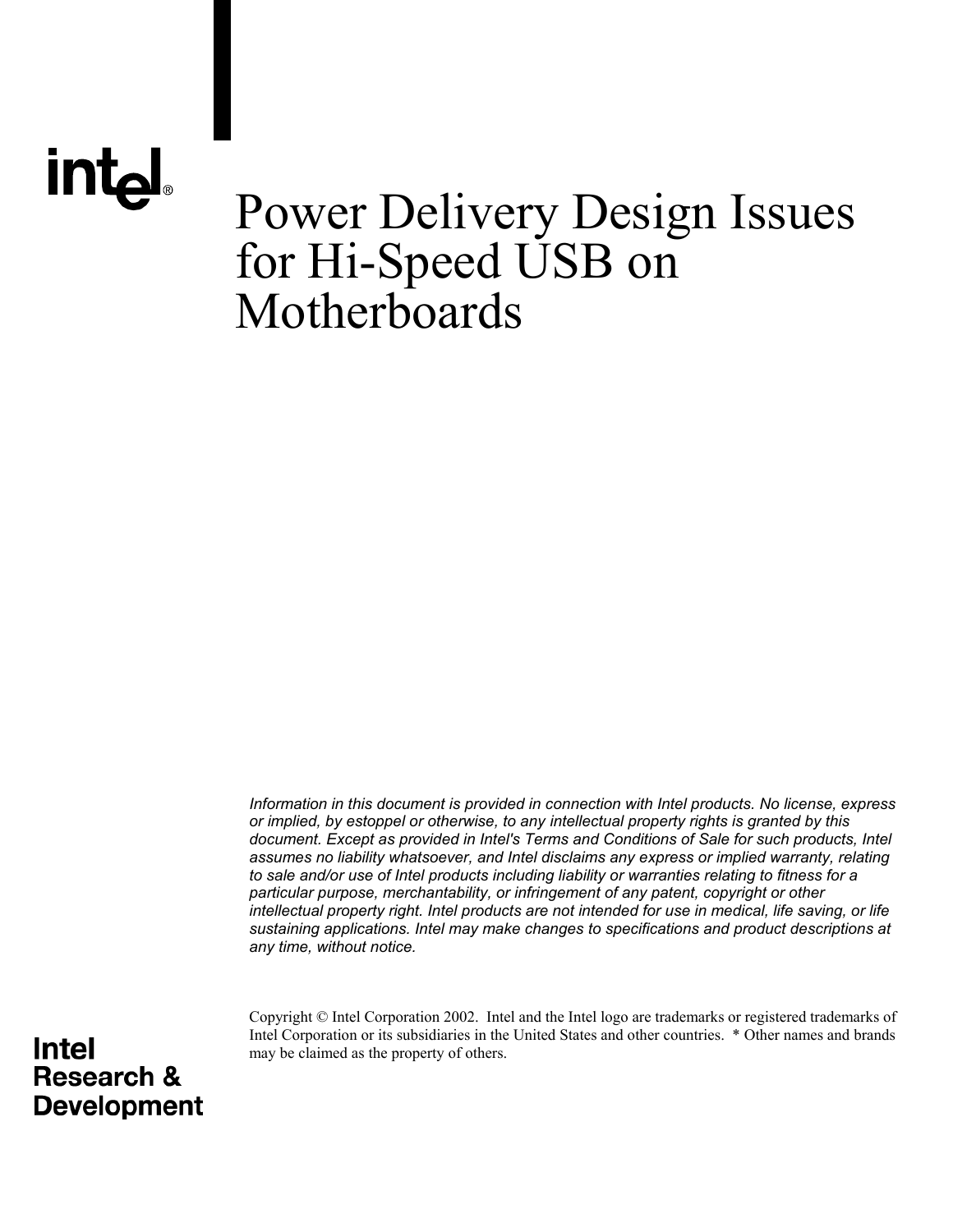<span id="page-1-0"></span>

#### **Table of Contents**

| 3.2.1. Inadequate Power Supply or Excessive Length Cable Harness 10 |  |
|---------------------------------------------------------------------|--|
|                                                                     |  |
|                                                                     |  |
|                                                                     |  |
|                                                                     |  |
|                                                                     |  |
|                                                                     |  |
|                                                                     |  |
|                                                                     |  |
|                                                                     |  |
|                                                                     |  |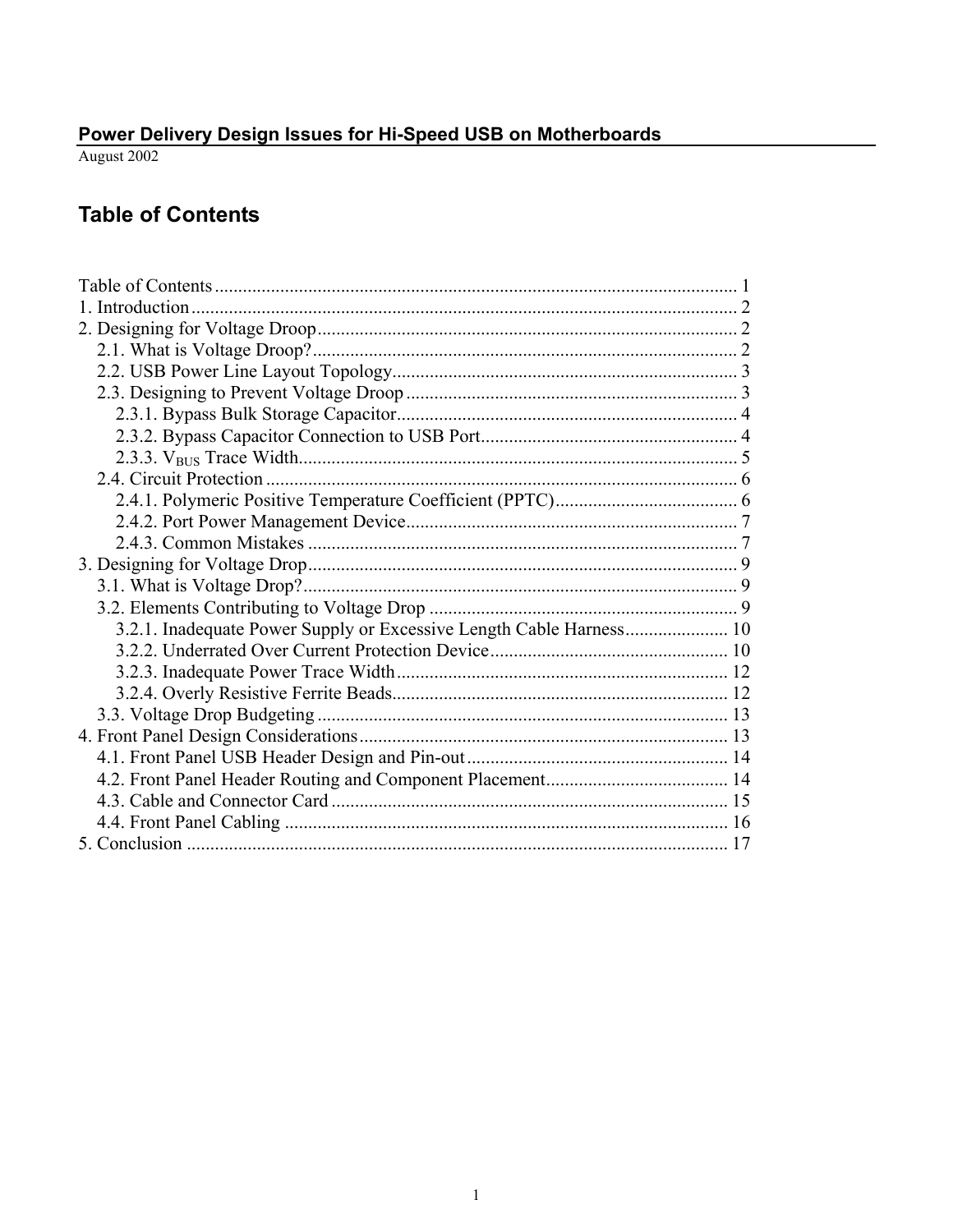<span id="page-2-0"></span>August 2002

#### **1. Introduction**

This document provides guidelines for the proper power delivery design for Hi-Speed USB ports and front panel headers on motherboards. The material covered here is broken up into three main categories: designing for droop test, designing for drop test, and front panel I/O considerations. High speed USB operation is described in the USB Specification Revision 2.0 and USB signal routing on a 4-layer motherboard is described in the High speed USB Platform Design Guidelines, both located at [\(http://www.usb.org/developers/docs.html\)](http://www.usb.org/developers/docs.html).

#### **2. Designing for Voltage Droop**

#### *2.1. What is Voltage Droop?*

USB allows users to plug and unplug USB devices while the PC is still in operation. When an USB device is plugged into a port, inrush current occur as the newly plugged device's internal bypass capacitor charges to its full potential. This current is drawn from the USB  $V_{BUS}$  power plane of the motherboard and causes the  $V_{BUS}$  to sag momentarily. This sag is referred to as droop. Voltage droop testing evaluates the port under test's ability to withstand a maximum device equivalent load of 100mA load in parallel with a 10µF capacitor being hot-plugged into an adjacent port. The simulated hot-plug, generated by the droop test fixture, occurs at approximately 1 second interval. The test is conducted with the victim port (port under test) and all other USB ports loaded with 5-unit load (500mA) except the aggressor port (port with the simulated hot-plugging). An oscilloscope is used to monitor the voltage droop amplitude of the  $V_{\text{RUS}}$ at the victim port. The USB 2.0 specification allows this droop to be no more than 330mV. Figure 1a shows a passing voltage droop signal, while Figure 1b shows a failure in the test.



**Figure 1a. Voltage droop pass Figure 1b. Voltage droop fail** 

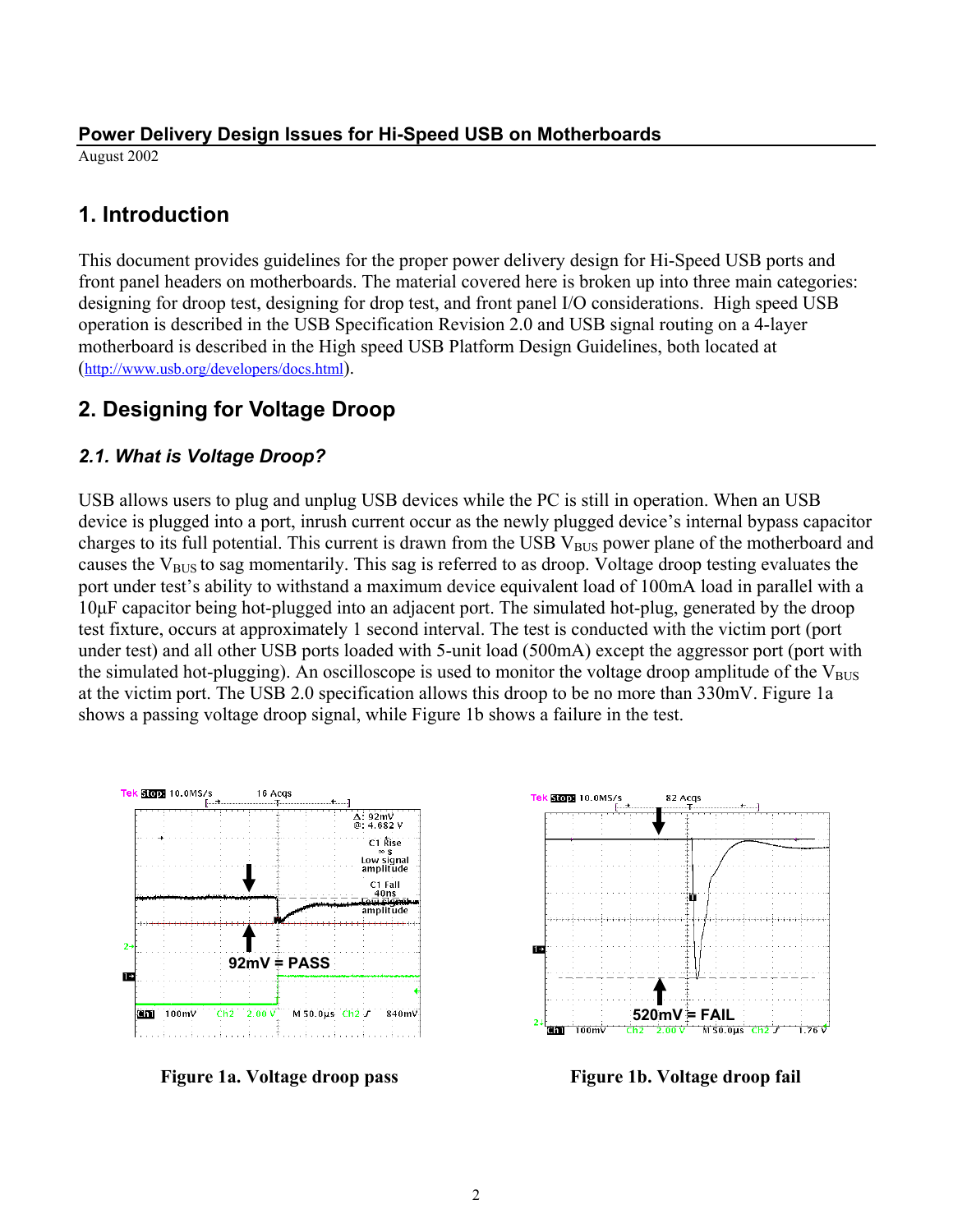<span id="page-3-0"></span>August 2002

A majority of droop failures can be attributed to the reasons below:

- 1. Improper selection of bypass bulk storage capacitor across the  $V_{\text{BUS}}$  power planes near the USB ports (see section 2.3.1, 2.3.2).
- 2. Inadequate trace width or poor design of voltage plane between bypass capacitor and USB port (see section 2.3.3).
- 3. Improper  $V_{\text{BUS}}$  trace width route from motherboard power supply or voltage regulator to USB port (see section 2.3.3).
- 4. Improper sizing of fuse element (see section 2.4).
- 5. Improper placement topology of fuse element (see section 2.4).

#### *2.2. USB Power Line Layout Topology*

The following is a suggested topology for power distribution of  $V_{\text{RUS}}$  to USB ports. Circuits of this type provide two types of protection from inrush current during device hot plugging and unplugging: droop limiting and dynamic detach flyback protection. Dynamic detach flyback occurs when a device that is drawing power from the motherboard is detached causing the inductance in the cable to generate a large flyback voltage.

These two different situations require both bypass capacitance (for droop) and filtering capacitance (for dynamic detach flyback voltage filtering). It is important to minimize the inductance and resistance between the coupling capacitors and the USB ports by making the traces as short and wide as possible.



**Figure 2. Good downstream power connection (ganged topology)** 

#### *2.3. Designing to Prevent Voltage Droop*

The following recommendations address the most common mistakes made in motherboard design that resulted in droop failure in Hi-Speed USB compliance testing. Although this section doesn't address all the droop issues, it focuses on the most important design guidelines and recommendations that should be followed.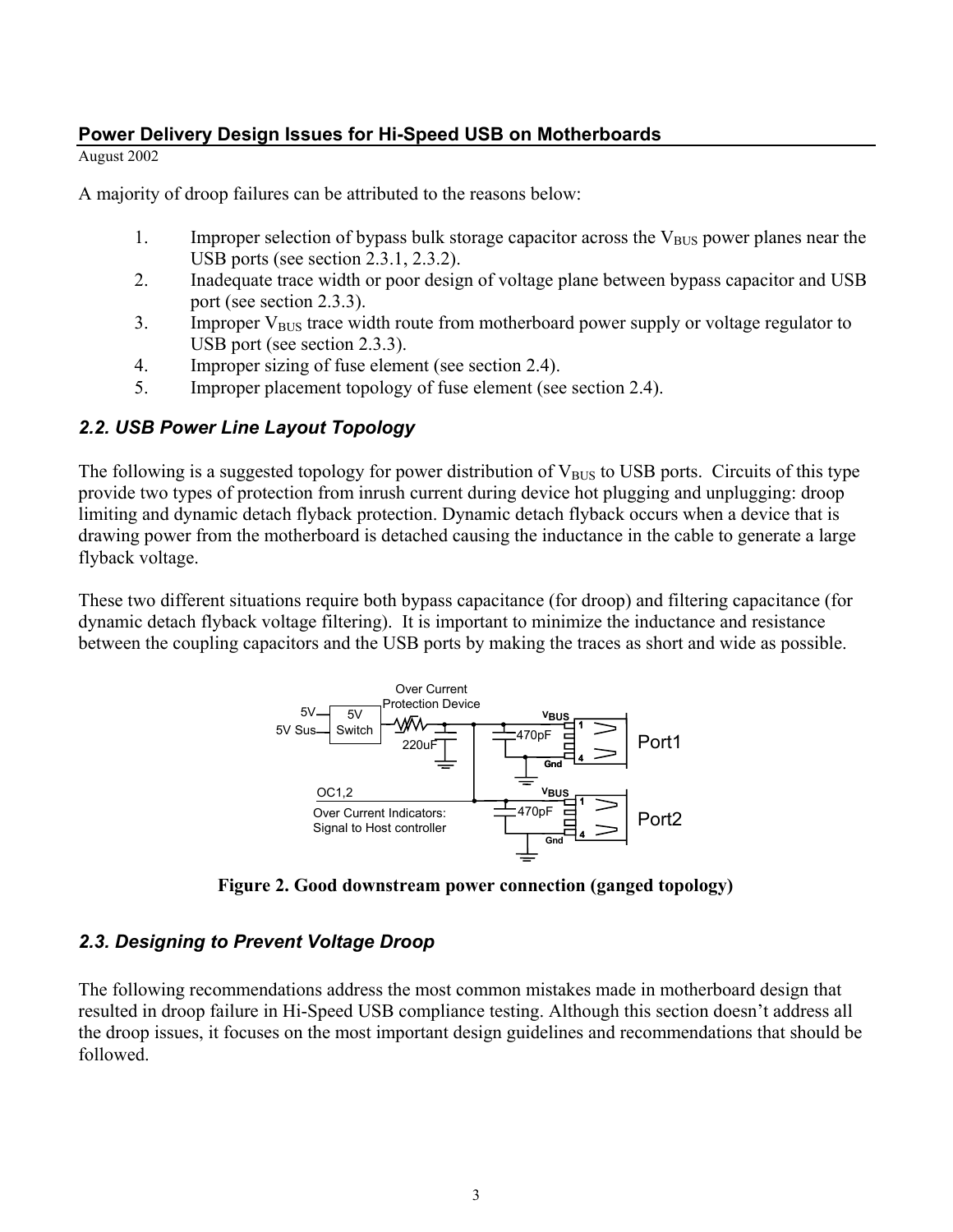<span id="page-4-0"></span>August 2002

#### **2.3.1. Bypass Bulk Storage Capacitor**

It is important to provide sufficient capacitance close to each USB port to prevent the power supplied to the other ports from going out of tolerance. A common mistake that causes voltage droop failure in compliance testing is the selection of the bypass bulk storage capacitor. This capacitor needs to have sufficiently low equivalent series resistance (ESR) in order to function properly. A common problem seen here is the use of inexpensive and low quality bypass bulk storage capacitors that have a high ESR or not enough rated capacitance. In accordance to the USB Specification Revision 2.0, the  $V_{\text{BUS}}$  power lines must be bypassed with no less than 120 $\mu$ F capacitance of low-ESR capacitance per USB port.

Depending on layout and routing, the designer has the option of using either one or multiple bypass bulk storage capacitors, as long as the total capacitance per port conforms to the above numbers. When replacing multiple bulk storage capacitors with one large one, it is important to be sure to check the proximity of the bypass bulk storage capacitor to the USB port and to use wider traces.

#### **2.3.2. Bypass Capacitor Connection to USB Port**

Capacitors should be placed as close as possible to the port and the power-carrying traces should be as wide as possible, preferably, a plane. There should also be double vias on power and ground nets and the trace lengths should be kept as short as possible. Standard bypass routing and design methods should be used at all times to minimize inductance and resistance between bypass bulk storage capacitors and the USB connectors.



**Figure 3. Sample good layout for connections for bypass capacitor, resetable fuse element, and USB connector.**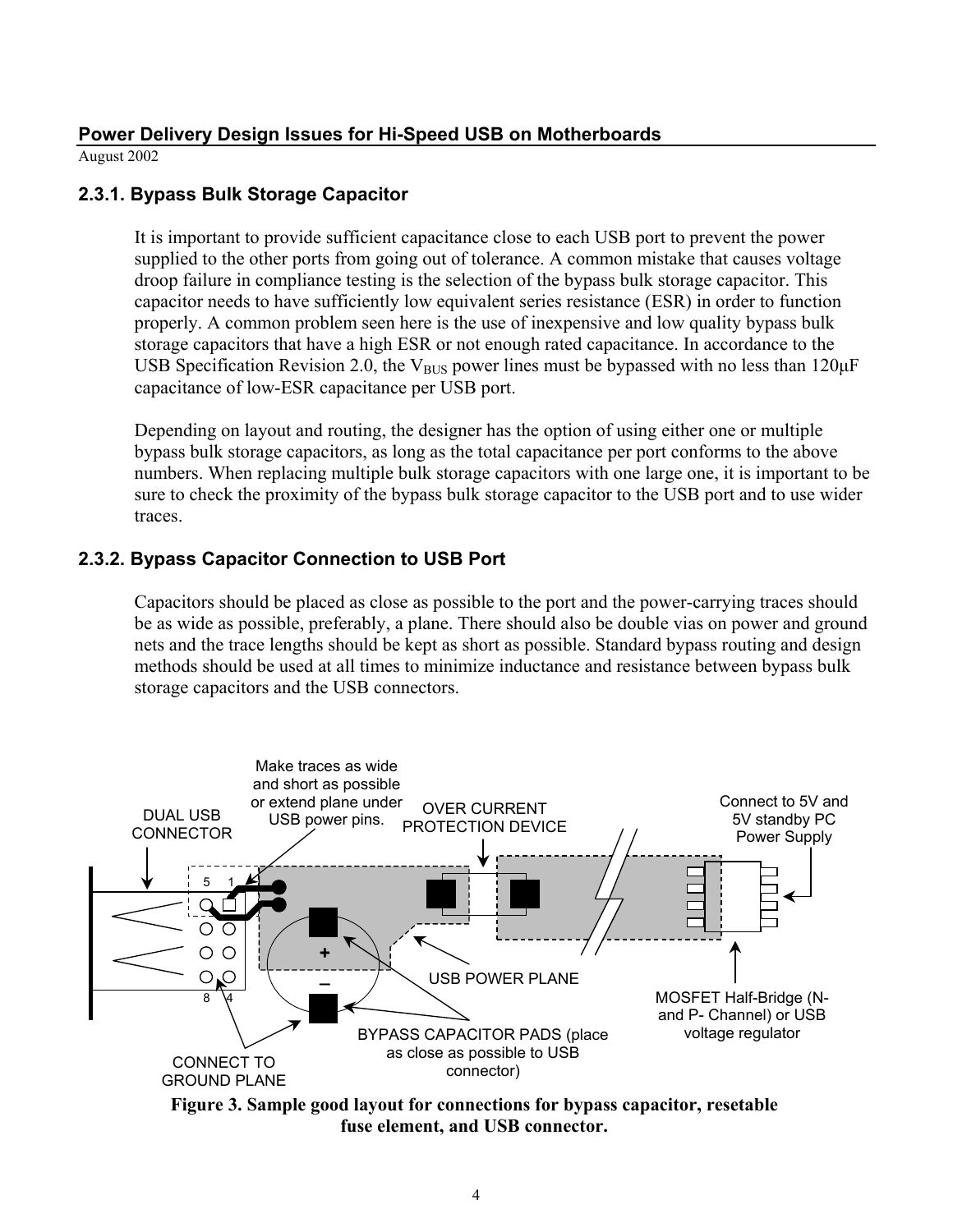<span id="page-5-0"></span>August 2002

#### 2.3.3. V<sub>BUS</sub> Trace Width

The trace width for the  $V_{\text{BUS}}$  current path from the  $V_{\text{BUS}}$  source to the bypass bulk storage capacitor, over current protection device, and USB connector power and ground pins should be at least 0.050-in.-wide, with 1.5-oz. to 2-oz. copper on outer layer, to ensure adequate current carrying capability.

It is essential to make the power-carrying traces wide enough that the system over current protection will trip instead of fusing the board traces in an overload event. Depending on the rating of the over current protection device, a good "rule of thumb" is to ensure the power-carrying traces are wide enough to carry at least twice the amperage rating of the over current protection device.

Most motherboards use a long route for  $V_{BUS}$ , as seen in Figure 4, that must be sufficiently wide in order to support the number of USB ports on the back panel. The power-handling capacity of a printed circuit trace depends mostly on its cross sectional area and the allowable temperature rise.



**Figure 4. Motherboard placement and common routing for USB power carrying trace**.

Figure 5 shows a sample chart relating maximum power-handling capacity to temperatures rise. The horizontal axis measure cross-sectional area in units of square inches for the trace and the vertical axis shows the allowable current for that trace at a given temperature rise. A conservative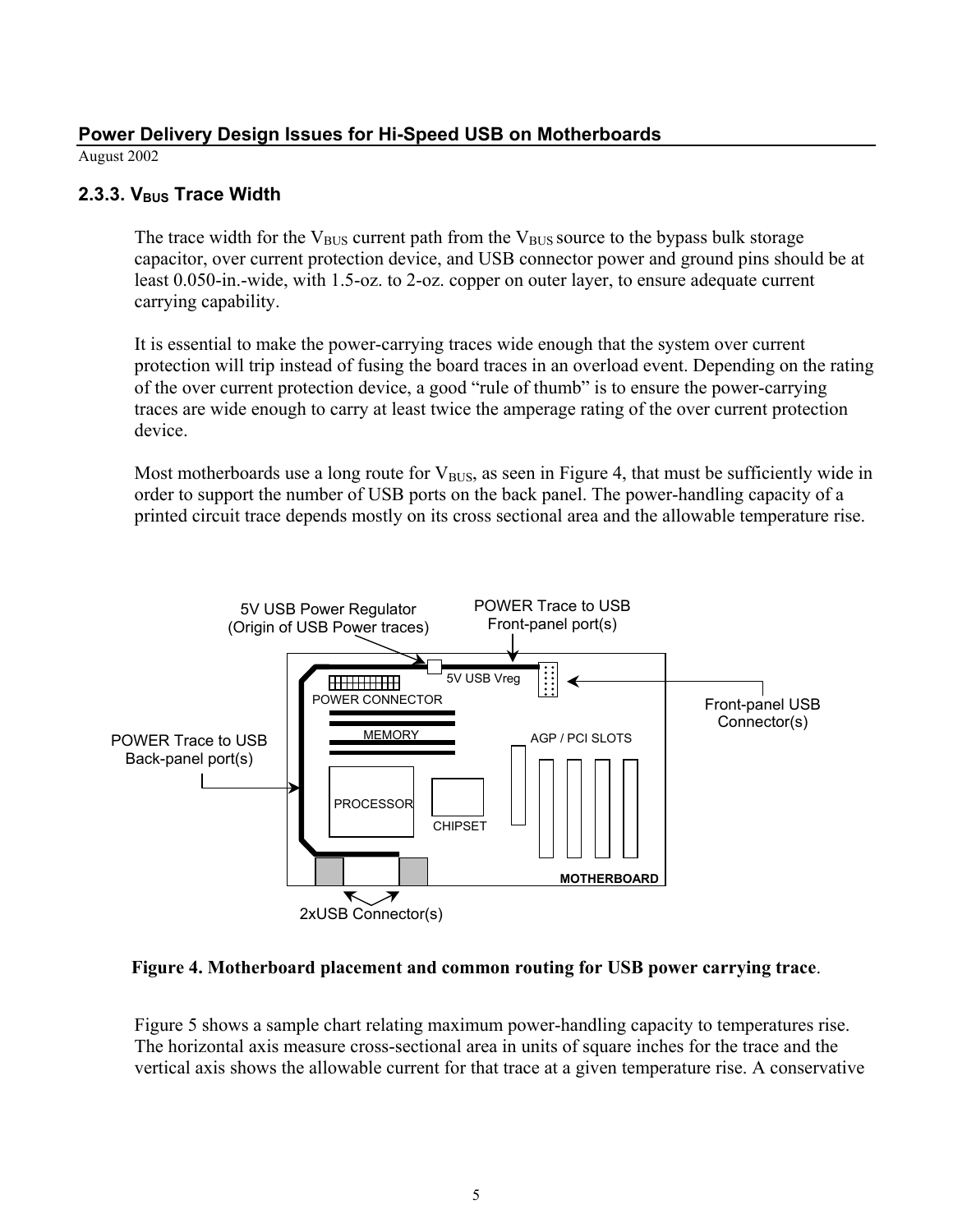#### <span id="page-6-0"></span>August 2002

upper limit on trace heating inside computing products is 10° C. Such a chart can be used to determine the width of the USB power traces.



**Figure 5. Current-carrying capacity of copper printed circuit traces. \*NOTE: Not actual graph, values used for demonstration purposes only! Check data sheet for accurate values**

As a general rule, wider trace widths are better. However, if your routing channels are restricted, you can achieve the same cross-sectional area by routing two or more power traces using different routes.

#### *2.4. Circuit Protection*

For over current protection, USB specification requires that an over current protection device be used in the design of the USB power delivery circuitry. A good motherboard design will have some sort of safety system so as to prevent user, motherboard, and peripheral damage. The purpose of the over current protection device is to limit the amount of current the USB port can draw, such as in a short circuit situation. It should not, however be design to function as a current cop when the downstream device power consumption reaches near the allowable port limits given its declared power requirement. The sizing of the over current protection device should be chosen mainly to protect user safety and against property damage. Over current protection should not be used to enforce the current limits (500mA) that USB devices are required to meet.

#### **2.4.1. Polymeric Positive Temperature Coefficient (PPTC)**

PPTC devices (commonly known as polyfuses) are one solution commonly used to meet USB safety requirements. A PPTC device relies on temperature-induced structural changes in a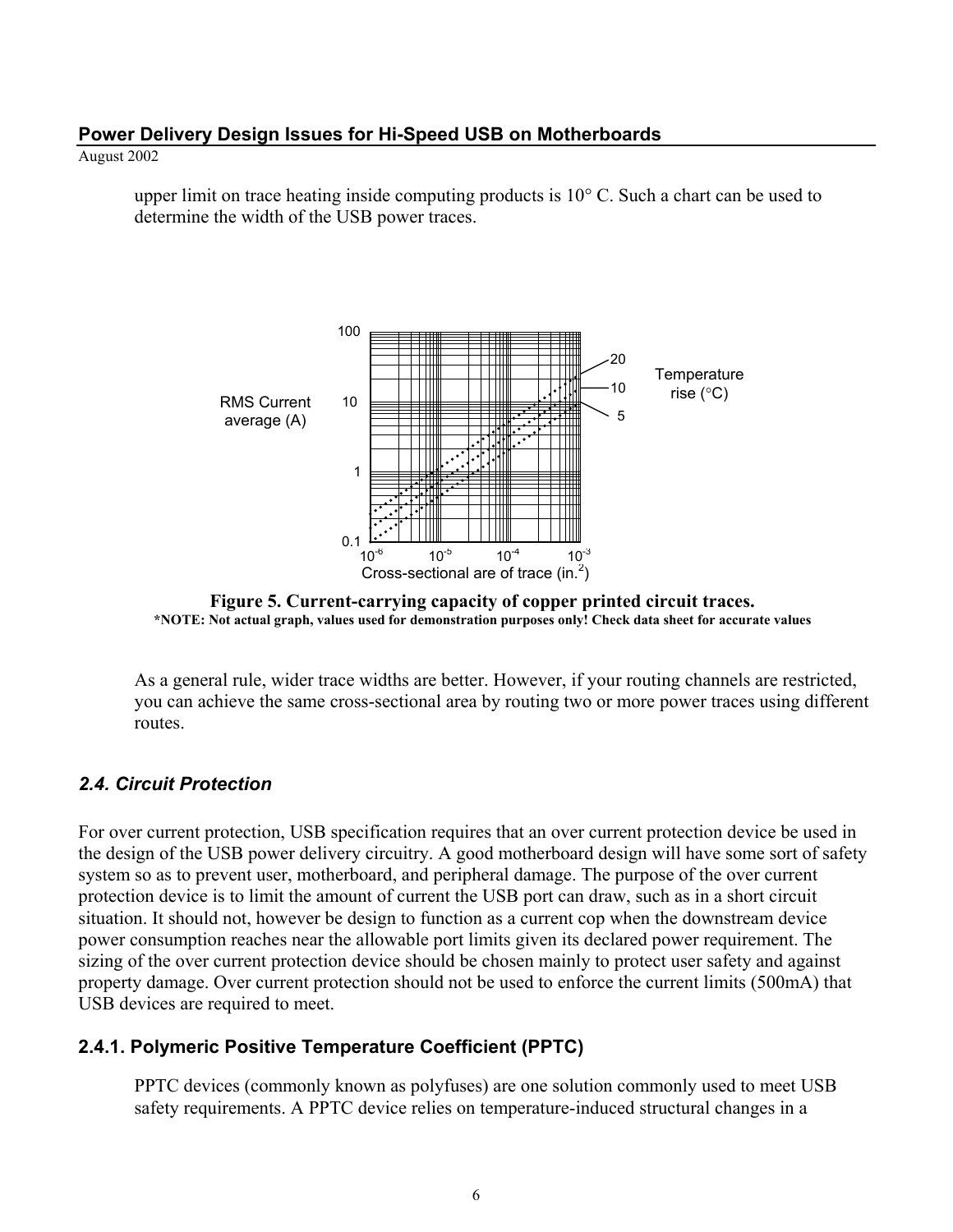<span id="page-7-0"></span>August 2002

composite polymer material. The device exhibits low electrical resistance in normal operation and when an over current condition appears, it exhibits a sharply increased resistance. PPTC are popular for use as over current protection devices in USB applications because they are selfresetting and the time-to-trip parameter that PPTCs inherently demonstrate eliminates false circuit trips due to inrush currents. This is the solution of choice for motherboard manufacturers due to price and mentioned operational characteristics.

CAUTION – Please note that as current increases, so does the series resistance of the PPTC, especially if near the maximum current rating. This condition can add unwanted resistance to the circuit.

#### **2.4.2. Port Power Management Device**

Port power management devices are typically an integrated circuit design for port power management of USB downstream ports. It provides programmatic control of  $V_{BUS}$  power ON and OFF, in addition to over current protection. When current flow exceeds a predefined threshold the silicon device will shut-off the power to the USB port and will assert the USB host controller over current pins OC[5:1]#. For example, if an over current condition occurs on USB port 1, then the power management device for that port will assert OC1 on the USB host controller. These devices are primarily used in USB hubs and rarely found on motherboards due to cost.

When selecting a port power management device, it is important to avoid those that trip when the downstream device slightly exceeds the declared USB power requirement.

#### **2.4.3. Common Mistakes**

**1. Selection of over current protection device** – A common mistake that causes compliance failure is under-sizing of the over current protection device. Sizing the over current protection device with too low of a rating will cause droop failure in compliance testing due to added series resistance. It is recommended the preset value be 2.5 to 3 times the maximum allowable port current such that transient currents (e.g., during power up or dynamic attach or reconfiguration) do not trip the over-current protector. The designer should carefully select the fuse device according to average operating current value, operating voltage, ambient temperature, and current-resistance characteristics.

During initial hot-plug, a legal USB device can draw significant transient current many times above the in-spec operating power consumption. The over current protection device must not limit legal inrush conditions and must tolerate this transient current for about 100 micro-seconds without triggering. This is due to the fact that devices sometimes draw many times the maximum load of 500mA for a brief period of time during hot-plugging. These inrush currents are caused by device initial connections (device capacitance) and transitioning from unconfigured to configured states. A typical in-spec device's inrush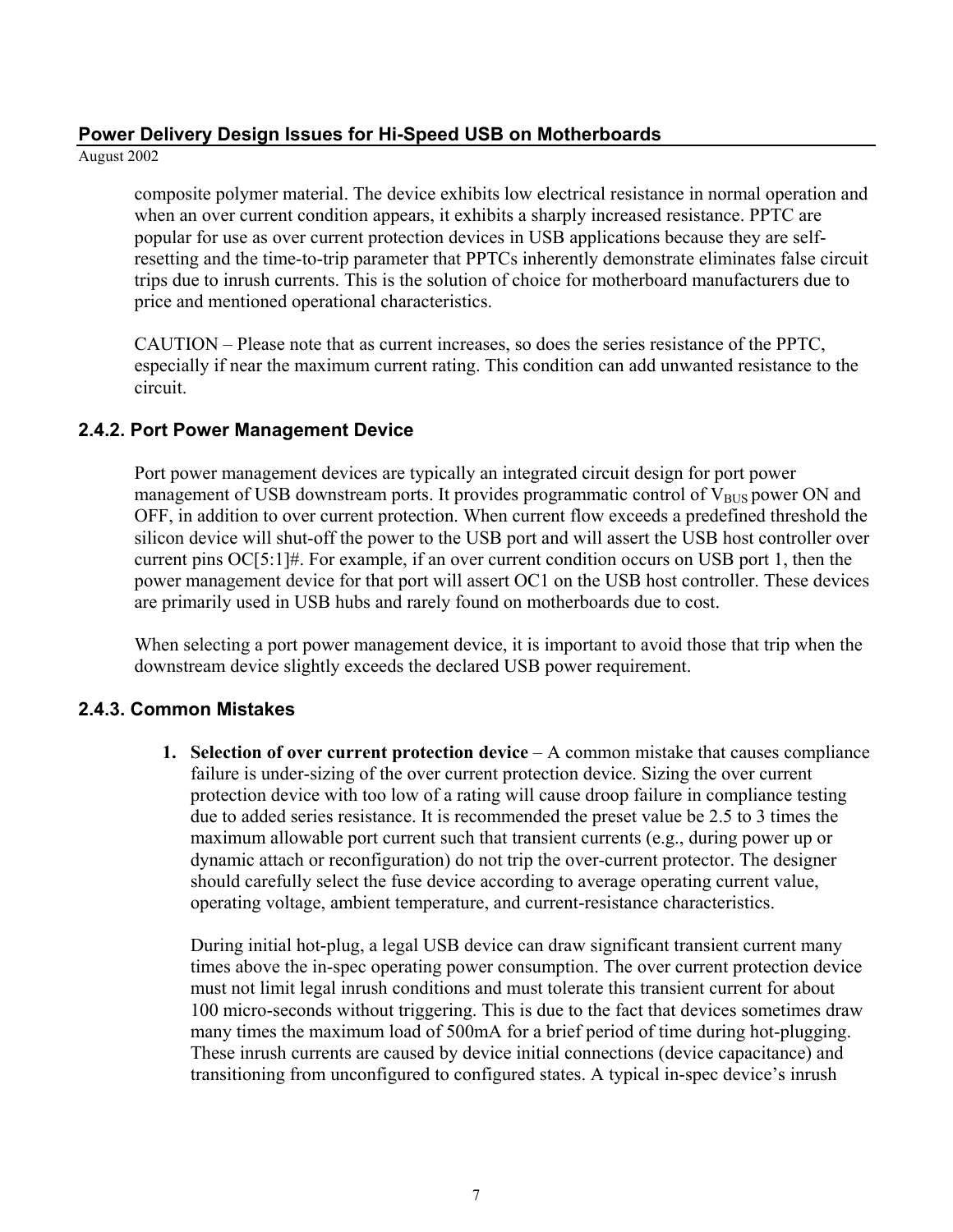August 2002

inrush current inrush threshold **5 Amps! But only for ~10usec.**   $35$ Inrush **This device passes.** current - $\frac{4}{3}$  2.  $\ddot{\phantom{a}}$  $0.9$  $\overline{r}$ 40 50 60

current normally last tens of microseconds and can reach a peak current of a few amperes. Figure 6 shows inrush current event that passes compliance testing.

**Figure 6. Inrush current for USB device that pass compliance testing.** 

tine, us

A conservative approach for protecting multiple ports with a single fuse element is to choose a component with a trip value that is three times the maximum allowable load, as long as it trips before the 5A maximum limit.

For example, if an over current protection device is used to protect for two USB ports, then a reasonable trip level would be 3A or greater. If used for a single port, a reasonable trip value would be 1.5A or greater.

**2. Placement of over current protection device** – Proper placement of over current protection device is also important to avoid droop failure. Figure 7a shows recommended over current protection device placement in a sample circuit. Here the over current protection device is placed upstream (with respect to the power source) of the bypass bulk storage capacitor. Figure 7b shows improper placement of the over current protection device, placed downstream of the bypass bulk storage capacitor. This placement adds additional ESR to the line between the bypass bulk storage capacitor and USB port, mitigating its effectiveness.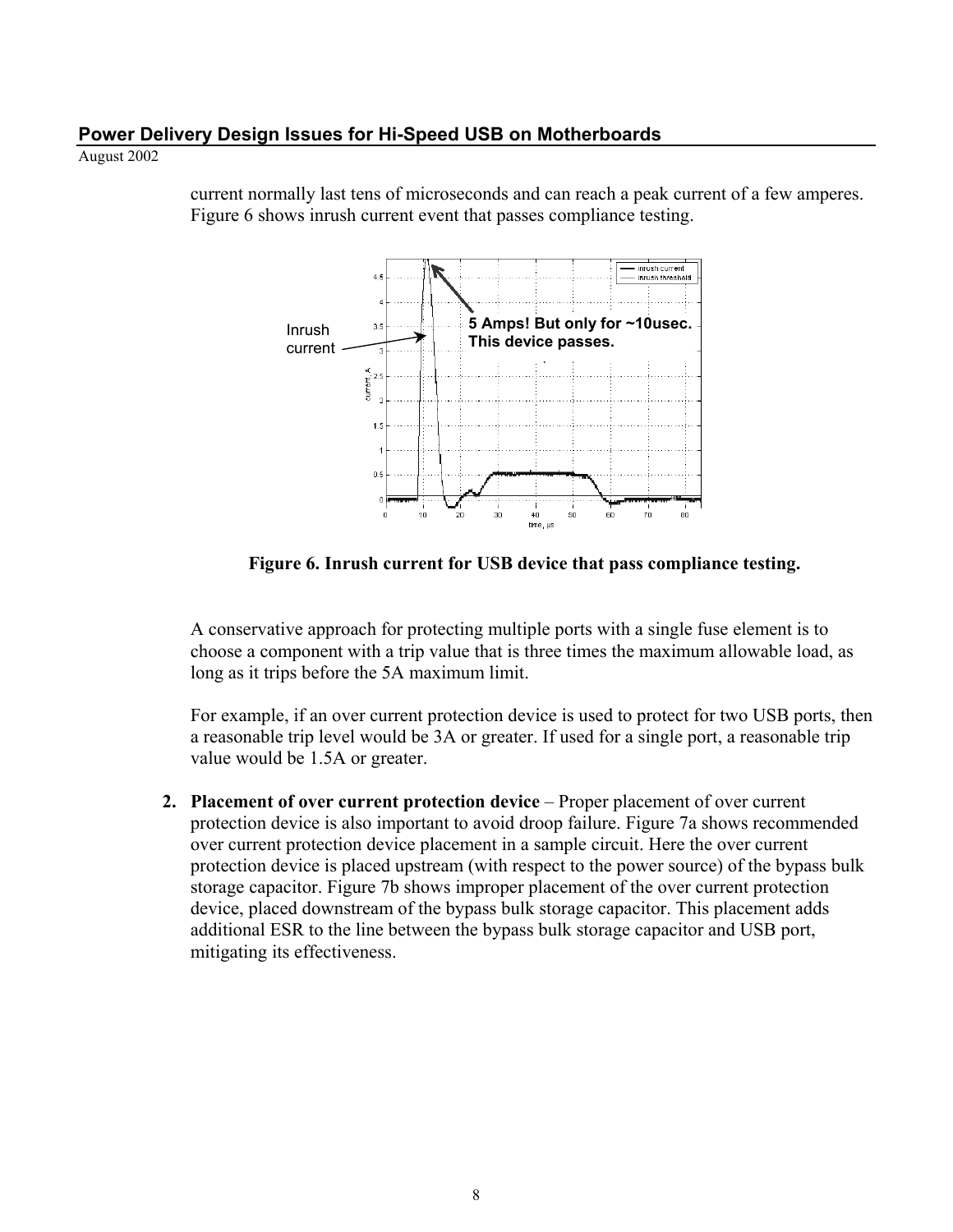<span id="page-9-0"></span>August 2002







It is important to note that individual-port protection offers an advantage over multipleport (ganged) protection in that if one port fails, the other ports are unaffected. Most cost sensitive designs opt for the ganged topology (see Figure 2).

Please note that some USB host controllers, such as the Intel® I/O Controller Hub with integrated Hi-Speed USB (82801DB ICH4), requires over current reporting to the host controller (input pins  $OC[5:0]$ #). These signals set corresponding bits in the USB controllers to indicate that an over current condition has occurred. Please remember to properly connect these over current flags.

**3. Current 'Cops'** – Some port power management device are designed to be current 'cops' in that they will limit if the current draw slightly exceeds the 500mA power consumption limit (the maximum that a USB device is allowed to consume) for high-power buspowered device. This will cause nuisance trip during hot-plugging of compliant devices. Over current protection devices should not be designed as current 'cops'. Their primary function should be designed to offer safety protection.

#### **3. Designing for Voltage Drop**

#### *3.1. What is Voltage Drop?*

According to the USB Specification Revision 2.0, the operating voltage of the USB ports must remain in the range of 4.75V to 5.25V while supplying anywhere from 0A to 500mA per port. To ensure all downstream ports meet this requirement, a voltage drop test verifies the voltage between  $V_{\text{BUS}}$  and GND is within the 4.75V to 5.25V range, when all USB ports in the system are fully (with 500mA load per port) loaded, and also when all USB ports in the system are not loaded.

#### *3.2. Elements Contributing to Voltage Drop*

There are some common causes of failures in voltage drop testing:

- 1. Inadequate power supply rating (see section 3.2.1.)
- 2. Excessively long system power supply cable harness (see section 3.2.1.).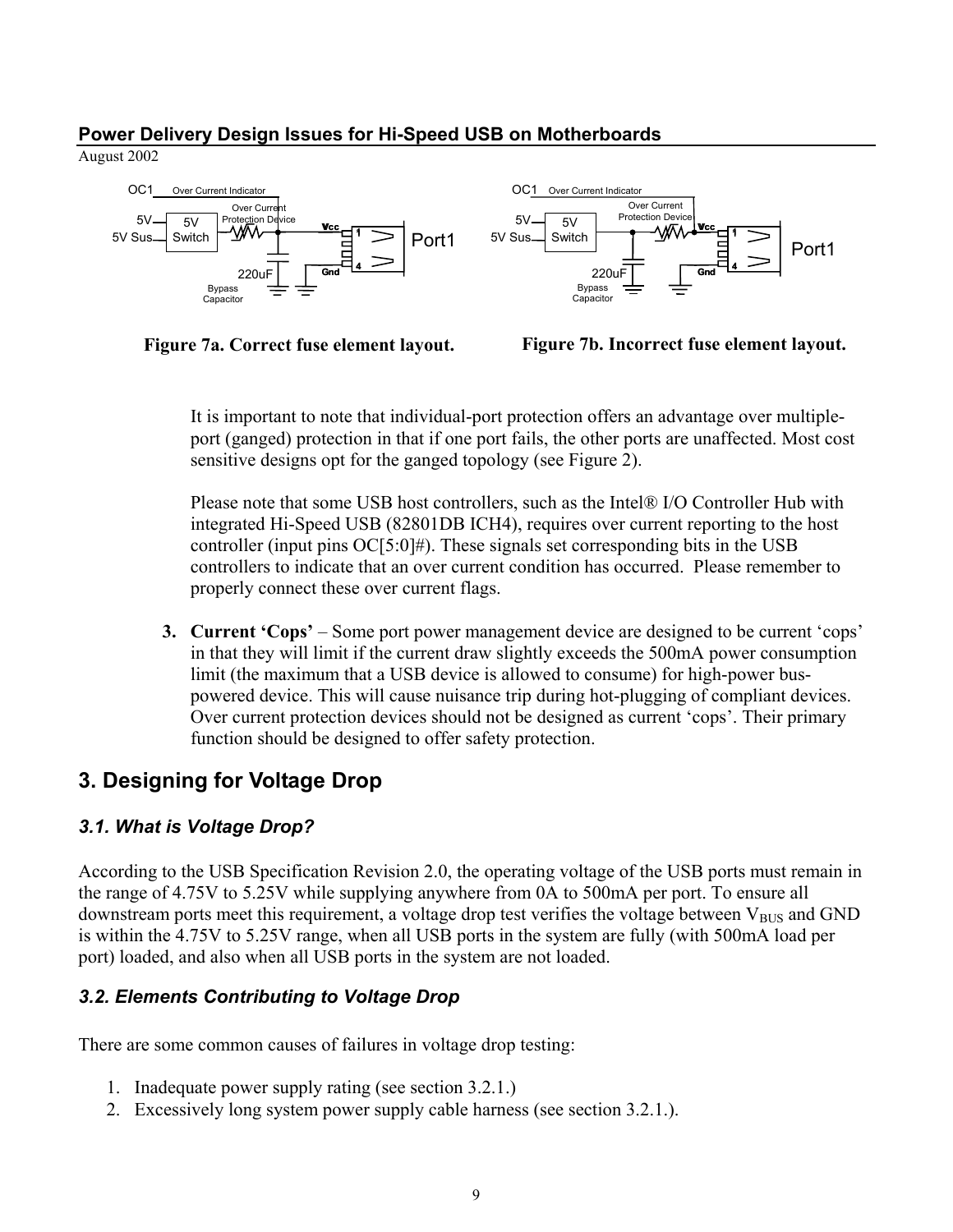<span id="page-10-0"></span>August 2002

- 3. Poor system power supply load regulation (see section 3.2.1.).
- 4. Underrated over current protection device (see section 3.2.2.).
- 5. Inadequate Power Trace Width (see section 3.2.3.).
- 6. Overly resistive ferrite beads (see section 3.2.4.).
- 7. Inadequate wire gauge for  $V_{\text{BUS}}$  and GND in the harness of the USB port assembly (see section 3.2.1.).

#### **3.2.1. Inadequate Power Supply or Excessive Length Cable Harness**

While budgeting for voltage drop in motherboards, it is important to realize that PC Power supplies often vary in the power delivered to the motherboard. Depending on the vendor's quality control of the PC power supply, the voltage levels delivered to the motherboard can vary  $(V_{NL}=4.95V, V_{NL}=5.1V,$  etc.) from vendor to vendor, as well as on a per unit basis.

It is important to note that using a PC power supply that minimally meets the *ATX/ATX12V Power Supply Design Guide* is insufficient to pass USB requirements. According to the ATX specification, the DC output voltages shall remain within the regulation ranges of  $5V \pm 5\%$  (4.75V to 5.25V) when measured at the load end of the output connectors under all line, load, and environmental conditions. This is insufficient to pass USB requirements since a power supply operating on the lower voltage range will have zero budget left for motherboard routing and component voltage drop. It has been known for motherboards to have upwards of 350mV of voltage drop, thus requiring minimum 5.15V power supply in order to pass USB electrical test. Please select power supplies carefully so they provide sufficient voltage for system/motherboard in order to pass USB electrical test.

PC power supply wire harnesses also add voltage drop due to the resistance associated with the connecting wires and can add considerable resistance if wire harness length is excessive. Note that there are no specific requirements for output wire harness lengths. Ideally, wires should be short to minimize electrical impedance and it is recommended they be at least 18AWG (16AWG for 300W configurations).

#### **3.2.2. Underrated Over Current Protection Device**

As with droop testing, the use of an underrated fuse element can cause voltage drop failure. An underrated fuse element is likely to have a higher than desired resistance, thus adding excessive voltage drop across the component. The commonly used PPTC in motherboards exhibits exponential increase in resistance with increase over ambient temperature, thus resulting in increased voltage drop. Improper sizing here can result in USB compliance failure.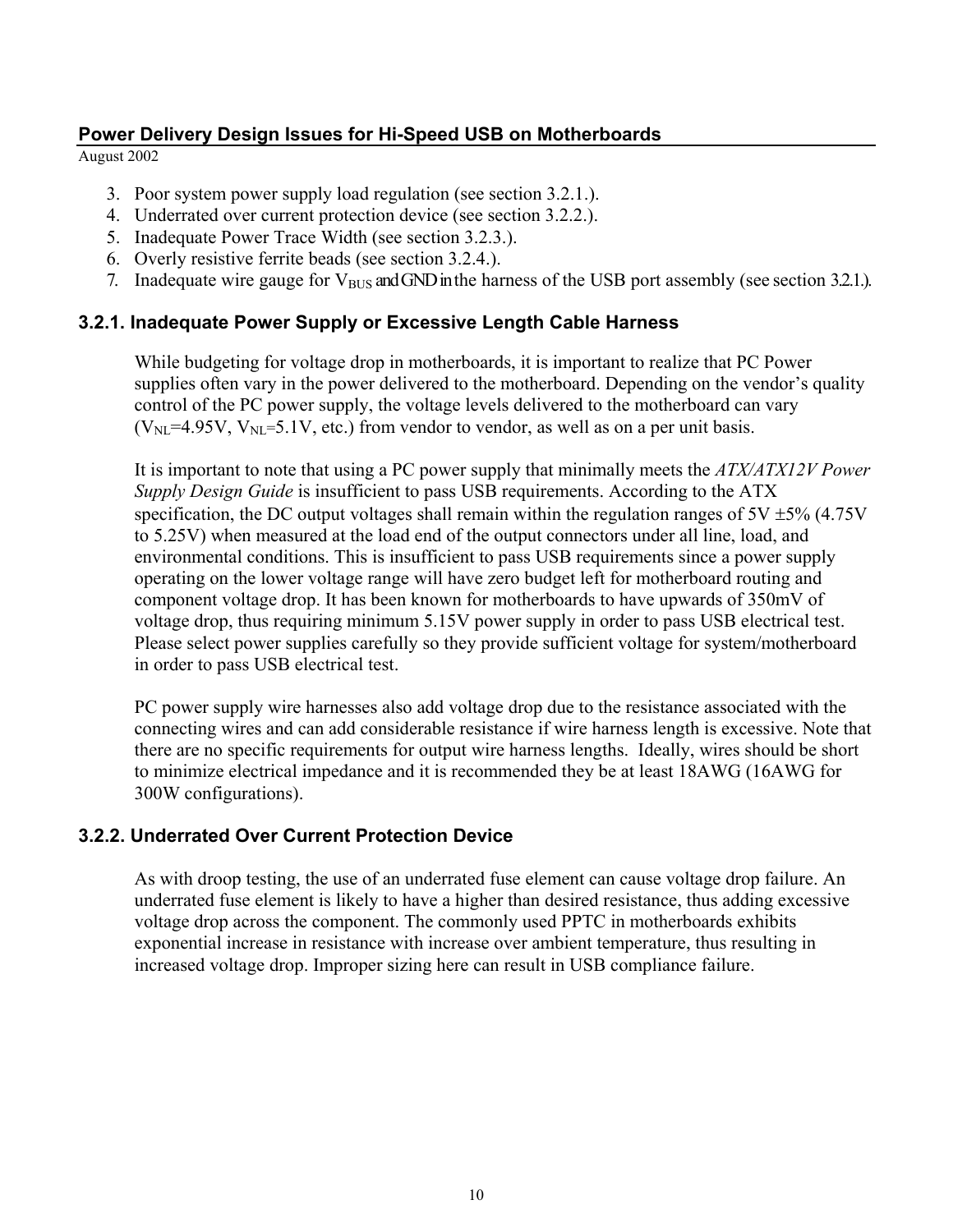August 2002



**Figure 8. Graph of PPTC performance with increasing heat caused by overcurrent. \*NOTE: Not actual graph, values used for demonstration purposes only! Check data sheet for accurate values.**

Figure 8 shows a sample operation of a surface mount PPTC rated at hold current  $(I_{HOLD})$  of 0.50A and trip current ( $I_{TRIP}$ ) of 1.00A. The resistance before trip time is in the range between 0.5 $\Omega$  and 1.0Ω, significantly higher than its resistance at normal operating current (R<sub>IL</sub>), rated at 0.15Ω. Calculations below show how operation with high resistance will cause drop failure.

 $V_{\text{DROP}} = I_{\text{LOAD}} \times R_{\text{FUSE}}$ 

 $V_{\text{DROP FUSE}}$  = 500mA  $\times$  0.15 $\Omega$  = 0.15V

 $V_{NL}$  = 5.0V (PC Power Supply)

 $V_{\text{LOAD}} = V_{\text{NL}} - V_{\text{DROP}}$  FUSE

 $V_{LQAD}$  = 5V – 0.15V = 4.85V

PASSES USB-IF Voltage Drop Test and has additional 0.10V for additional voltage drop budgeting.

 $V_{\text{DROP FUSE}}$  = 500mA  $\times$  0.7 $\Omega$  = 0.35V

 $V_{NL}$  = 5.0V (PC Power Supply)

 $V_{\text{LOAD}} = V_{\text{NL}} - V_{\text{DROP}}$  Fuse

 $V_{\text{LOAD}}$  = 5.0V  $-$  0.35V = 4.65V

FAILS USB-IF Voltage Drop Test.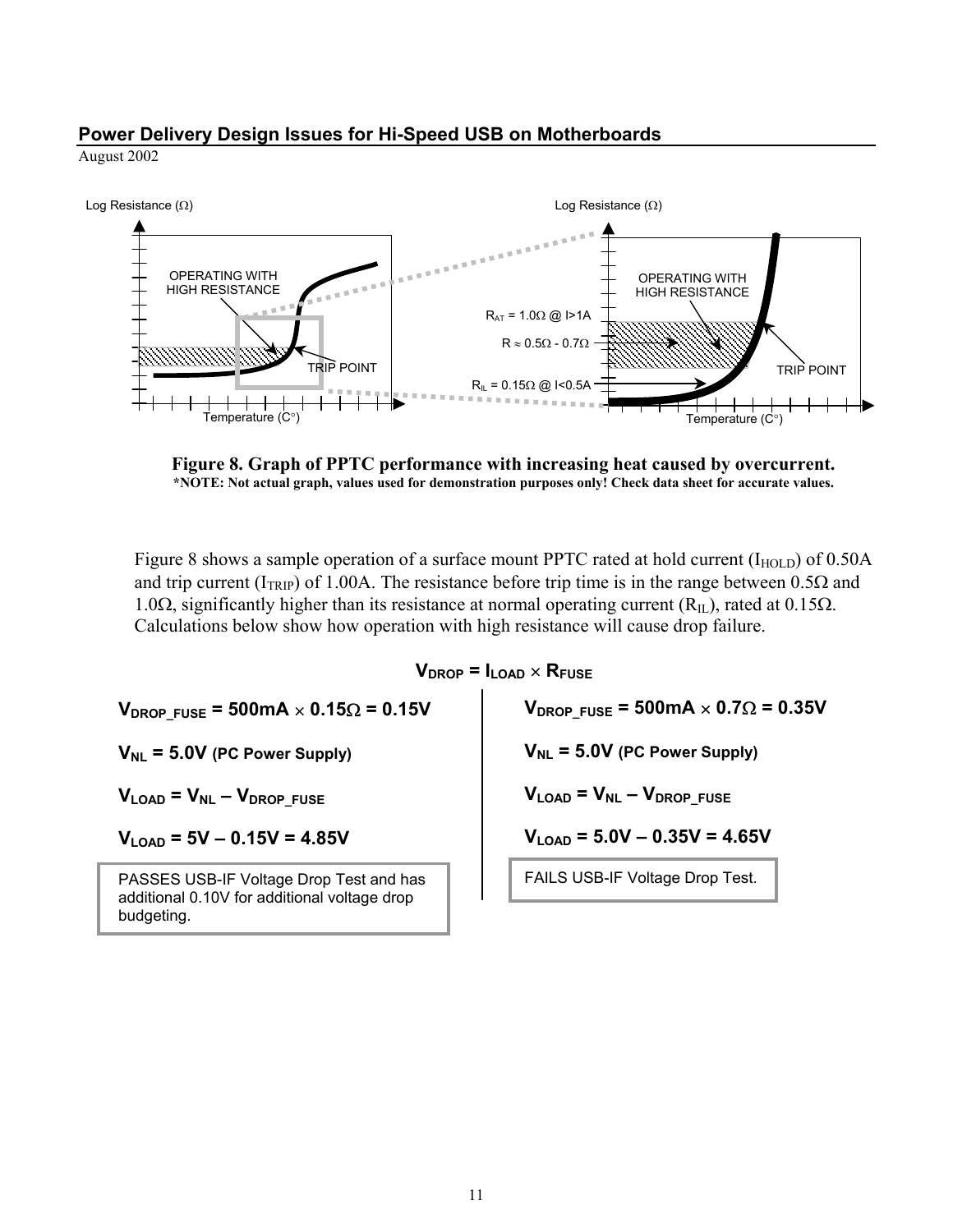#### <span id="page-12-0"></span>August 2002

By selecting a higher rated resetable fuse element, the designer can further reduce fuse element resistance  $(R<sub>II</sub>)$ . This will allow for better voltage drop budgeting. Below table shows some sample values for a surface mount PTC.

| <b>IHOLD</b> | <b>ITRIP</b> | $R_{IL}$    |
|--------------|--------------|-------------|
| $\mathbf{A}$ | $\mathbf A$  | ( <u>L)</u> |
| $0.50*$      | $1.00*$      | $0.15*$     |
| $0.75*$      | $1.50*$      | $0.11*$     |
| $1.10*$      | $2.20*$      | $0.04*$     |
| $1.25*$      | $2.50*$      | $0.035*$    |
| $1.50*$      | $3.00*$      | $0.030*$    |

**Table 1. Sample operating values for surface mount resetable fuse element. \*NOTE: Not actual table, values used for demonstration purposes only! Check data sheet of your device for specific values.**

#### **3.2.3. Inadequate Power Trace Width**

The most common cause of voltage drop failure in USB power delivery is the resistance associated with the  $V_{\text{BUS}}$  trace. While budgeting for voltage drop, the designer must take into account the trace length, maximum current being supplied for normal operation, and total resistance associated with the  $V_{\text{RUS}}$  trace. There are many tools out on the web that can perform trace width, length, and total resistance calculations.

For example, a power carrying trace that supplies 3A, at a distance of 20-inches, 0.100-in.-wide, with 2-oz. copper on outer layer will have a total resistance of approx. 0.046Ω and voltage drop of 0.14V. The same trace at 0.050-in.-wide will have a total resistance of approx. 0.09Ω and voltage drop of 0.28V. Make power traces as wide as possible!

#### **3.2.4. Overly Resistive Ferrite Beads**

Ferrite beads (or ferrite chokes) are sometimes used in the current path of motherboards to meet EMI (Electro-Magnetic Interference) requirements. Improper selection of ferrite beads can cause voltage drop failure. Depending on dimensions and rating, ferrite beads can exhibit high DC resistances (DCR) at maximum current rating. For example, a ferrite bead in 1206 packaging with max. current rating of 1000mA will have  $0.1\Omega$  resistance. This will result in a voltage drop of 0.1V.

Ferrite beads are nominally placed between the bypass capacitor and the USB port pin on  $V_{\text{BUS}}$ .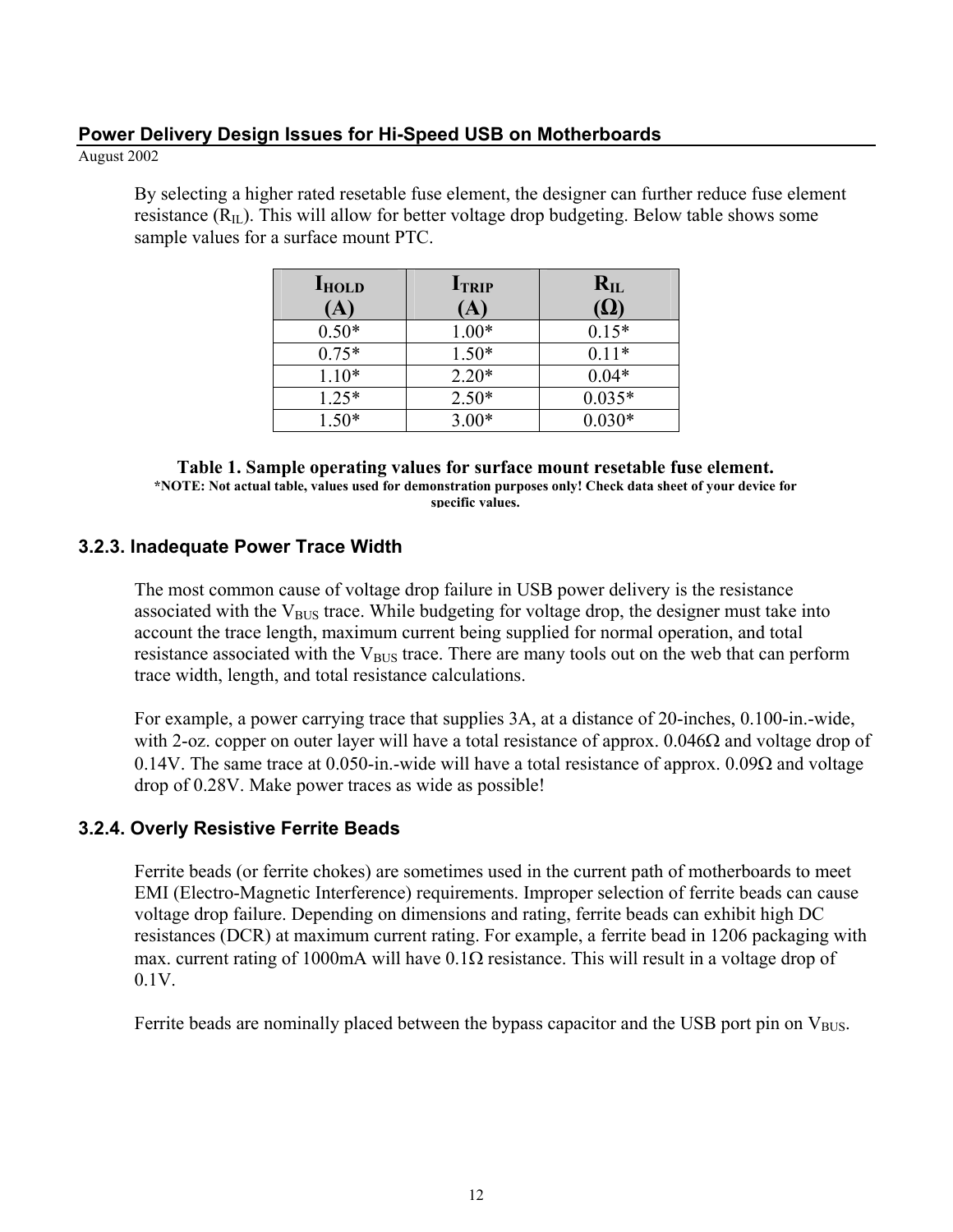<span id="page-13-0"></span>August 2002

#### *3.3. Voltage Drop Budgeting*

Voltage drop budgeting is an important task to take into account when designing for the power delivery to the USB ports. Figure 9 shows all the areas that will contribute to voltage drop on the USB port of a motherboard. By determining approximate IR drop associated with the wire harness, resetable fuse element, the allowable operating voltage range of the PC power supply, then the designer will have some left over IR drop to determine the minimum width of the  $V_{BUS}$  trace to meet the 4.75V minimum and 5.25V maximum requirements (Equation 1).



**Figure 9. Areas that contribute voltage drop for USB port on a motherboard.** 

#### **Equation 1 – Voltage Drop Budgeting**

 $5.25V$  ≥  $V_{PC}$  power supply – [ (I × R<sub>WIRE HARNESS</sub>) + (I × R<sub>VBUS</sub> TRACE) + (I × R<sub>V REG</sub>) + (I × R<sub>FUSE ELEMENT</sub>) | ≥ 4.75V

#### **4. Front Panel Design Considerations**

Many motherboards include support for USB ports that are not located on the motherboard (e.g. front panel connectors). This support is typically provided by stake pins on the motherboard with a cable going to the front panel connectors. Some cables have integrated USB connectors at the end of them, other solutions have a separate front panel daughter card where the USB connectors are mounted. The following section provides guidelines to ensure quality front panel header design for different front panel solutions.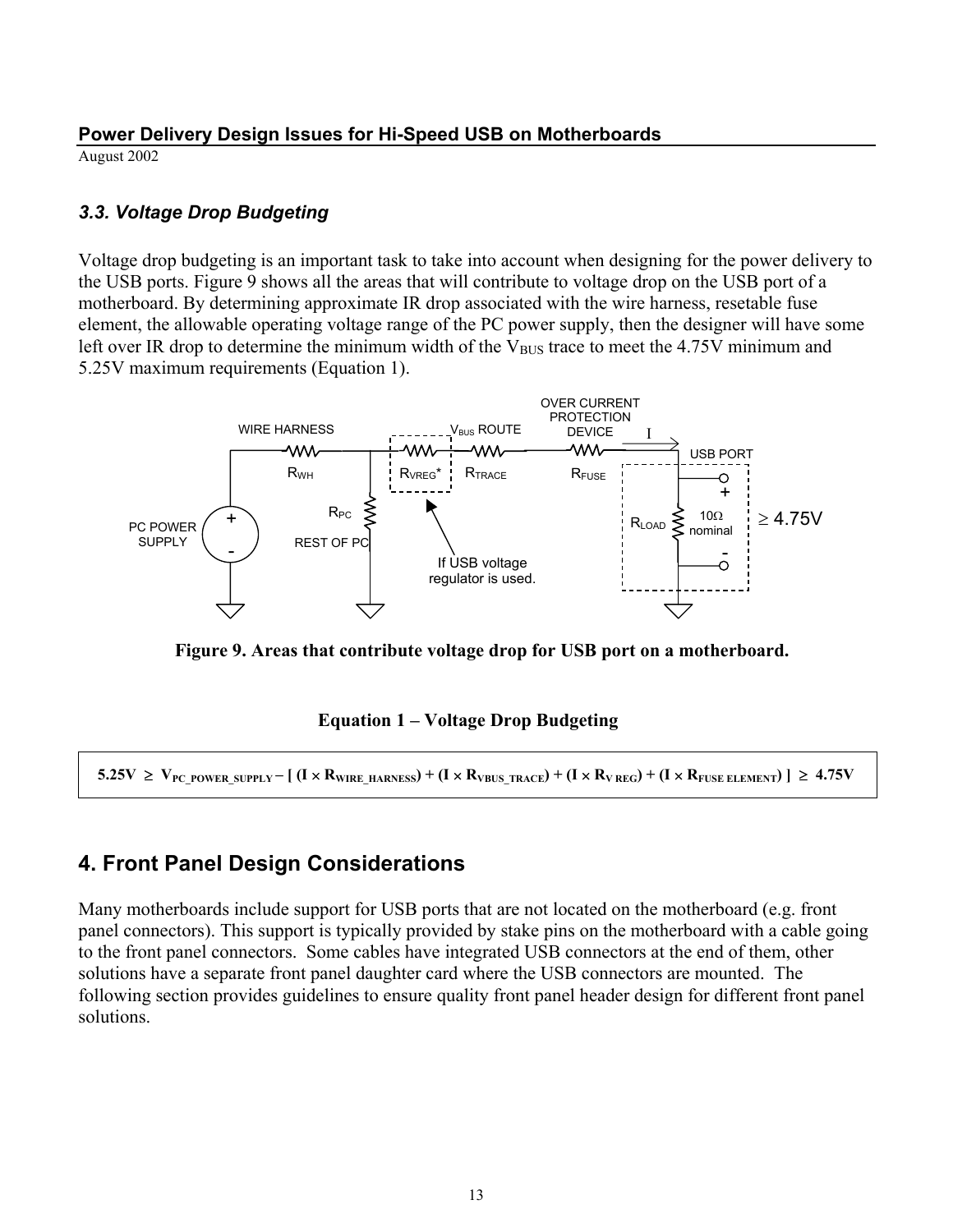<span id="page-14-0"></span>August 2002

#### *4.1. Front Panel USB Header Design and Pin-out*

A ten pin, 0.1-inch stake pin assembly is recommended. Each 2x5 header supports two ports. Figure 10 shows a sample Front Panel USB header and description of pin outs.

|                          | Pin         | <b>Signal Name</b> | <b>Description</b>                                                                                                              |
|--------------------------|-------------|--------------------|---------------------------------------------------------------------------------------------------------------------------------|
|                          |             | VREG FP USBPWR0    | Front Panel USB Power (Ports 0,1)                                                                                               |
|                          | 2           | VREG FP USBPWR0    | Front Panel USB Power (Ports 0,1)                                                                                               |
|                          | 3           | USB FP P0-         | Front Panel USB Port 0 Negative Signal                                                                                          |
| 9                        | 4           | USB FP P1-         | Front Panel USB Port 1 Negative Signal                                                                                          |
|                          | 5           | USB FP P0+         | Front Panel USB Port 0 Positive Signal                                                                                          |
| $\circ \circ \circ \Box$ | 6           | USB FP P1+         | Front Panel USB Port 1 Positive Signal                                                                                          |
| 00000                    |             | Ground             |                                                                                                                                 |
| 10                       | 8           | Ground             |                                                                                                                                 |
|                          | $\mathbf Q$ | <b>KEY</b>         |                                                                                                                                 |
|                          | 10          | USB FP OC          | Front Panel USB Overcurrent signal (Ports 0,1)<br>(OPTIONAL - used if fuse element is provided<br>on front panel daughterboard) |

**Figure 10 – Front panel USB header pin-out** 

#### *4.2. Front Panel Header Routing and Component Placement*

It is recommended that the over current protection device for the front panel header be included on the motherboard to prevent damage to the motherboard. This should be implemented only if the front panel solution does not include a connector card that includes over current protection. If a specific front panel cable solution is not provided, it is safer to assume the front panel solution won't provide over current protection. With this being the case, include the over current protection on the board and clearly document that over current protection is provided on the board. Be sure to place the over current protection device downstream of the bypass bulk storage capacitor so not to cause droop failure.



**Figure 11 – Front panel USB header schematic**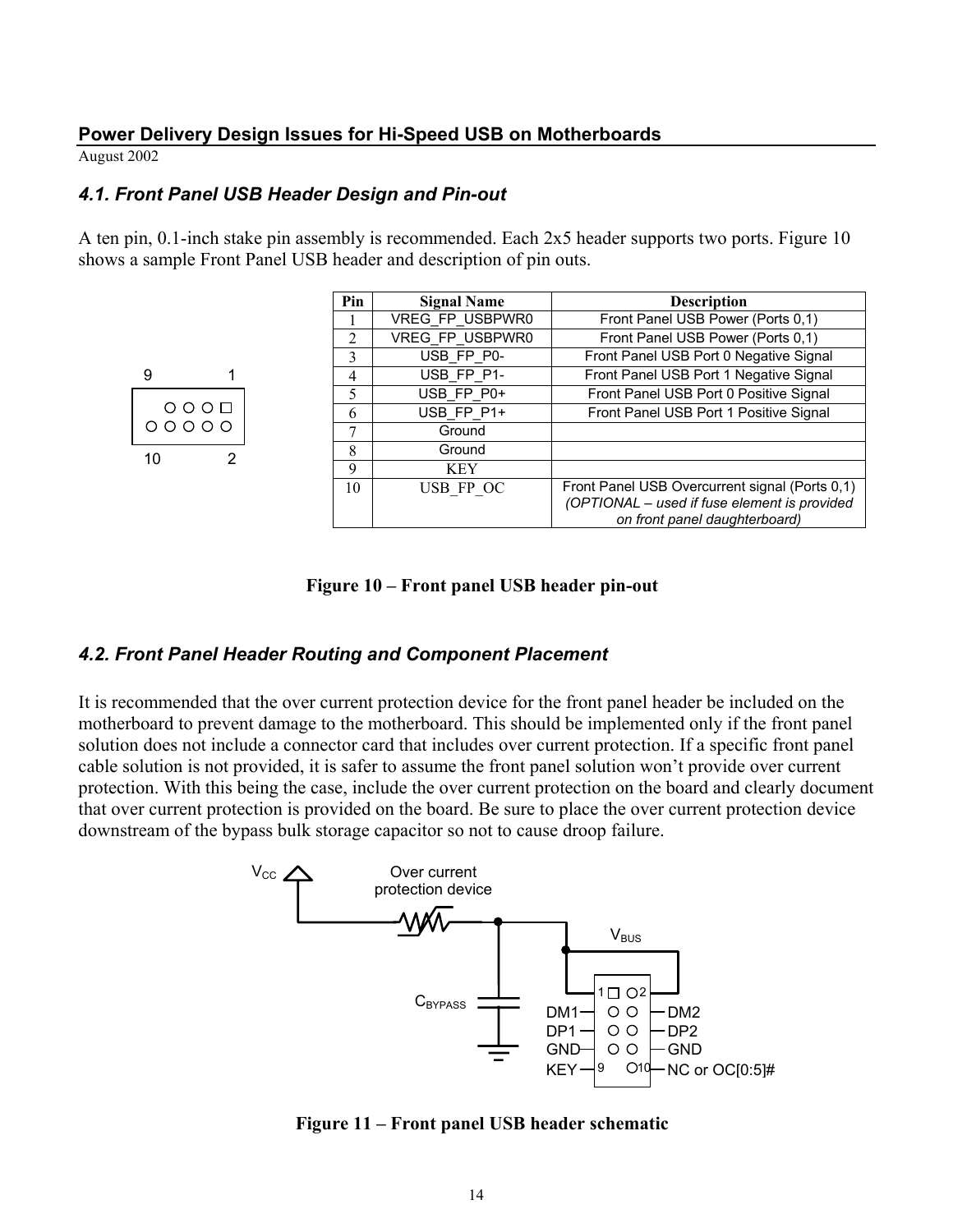<span id="page-15-0"></span>August 2002

The location of the Front Panel I/O header on the motherboard should take into account the trace lengths on the motherboard and interface board as well as the front panel cable length; otherwise signal quality could be affected. See the USB Specification Revision 2.0 and the Front Panel I/O Connectivity Design Guide for details and testing information.

When performing routing to the USB front panel connector pins, please follow these routing considerations:

- 1. Traces or surface shapes from VCC to the over current protection device, to  $C_{BYPASS}$  and to the connector power and ground pins should be at least 50 mils wide to ensure adequate current carrying capability.
- 2. There should be double vias on power and ground nets, and the trace lengths should be kept as short as possible.

#### *4.3. Cable and Connector Card*

There are two options in designing for front panel USB connectors: the use of a front panel combined cable and connector solution and the use of a daughter card or connector card, as seen in Figures 12a and 12b.



**Figure 12a. Combined cable and connector solution.** 



**Figure 12b. Connector card with cabling.**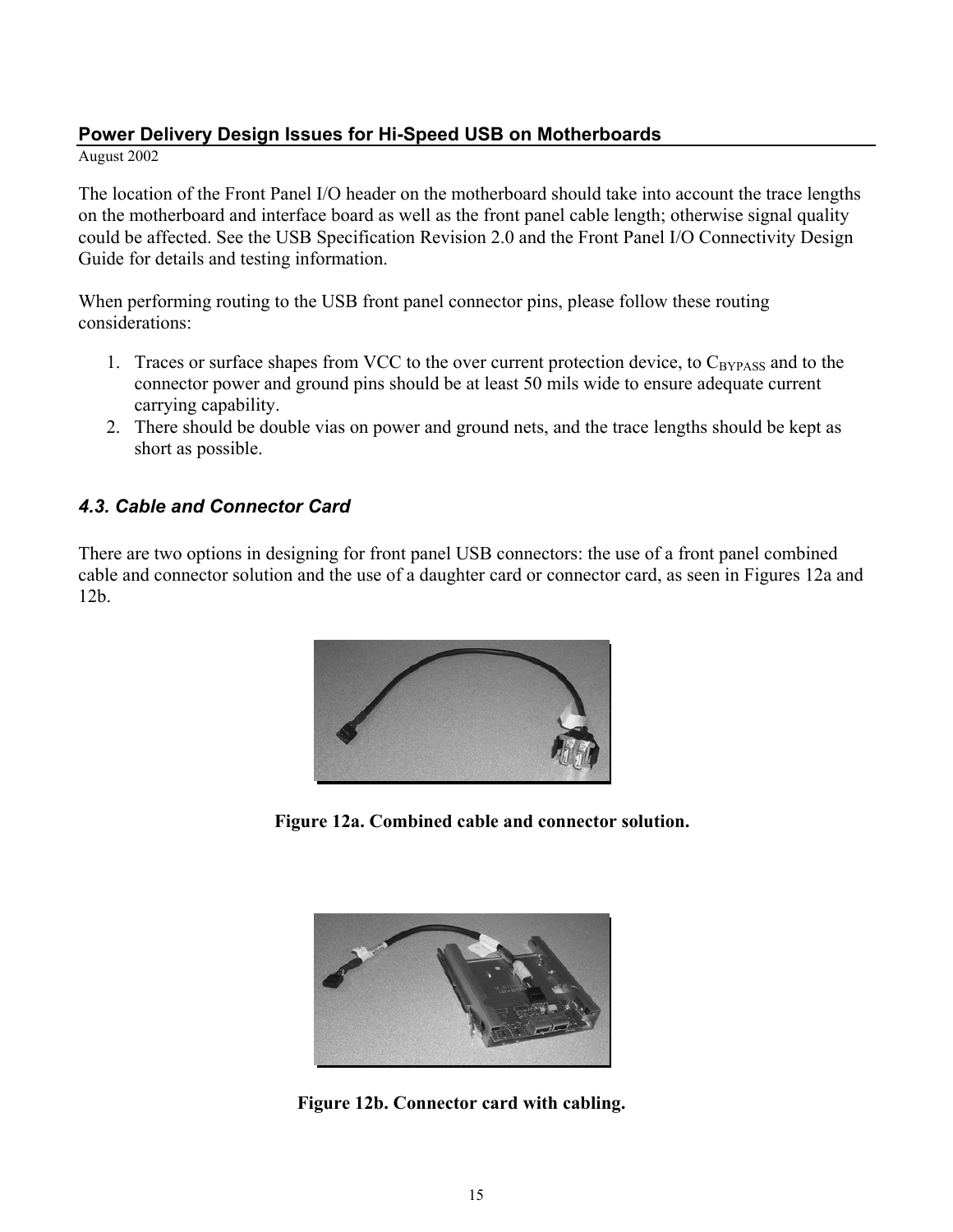#### <span id="page-16-0"></span>August 2002

When designing for the combined front panel cable/connector solution, the EMI/ESD/fuse components need to be placed on the motherboard close to the front panel header. Rules in Section 4.2 apply in the routing and component placement.

On the other hand, if the system integrator plans to use a connector card, it is important not to have duplicate EMI/ESD/fuse components placed on the motherboard, as this will usually cause drop/droop and signal quality degradation or failure. In connector card design, please follow the following guidelines:

- 1. Place the  $V_{\text{BUS}}$  bypass bulk storage capacitance and ESD suppression components on the connector card as close as possible to the connector pins.
- 2. Follow the same layout, routing and impedance control guidelines as specified for motherboards.
- 3. Minimize the trace length on the front panel connector card. Less than 1-inch trace length is recommended.
- 4. Use the same mating connector pin-out as outlined for the motherboard in Section 4.1.

#### *4.4. Front Panel Cabling*

When designing for a front panel USB interface cable to be used in conjunction with the front panel I/O interface board and main board, it is important to follow proper cable specifications. The requirements are listed in Section 4.4 of the Front Panel I/O Connectivity Design Guide. Both cable length and cables with an impedance variation outside of the USB Specification limits could cause front panel USB devices to fail to operate reliably. Please refer to above design guide for proper cable selection.